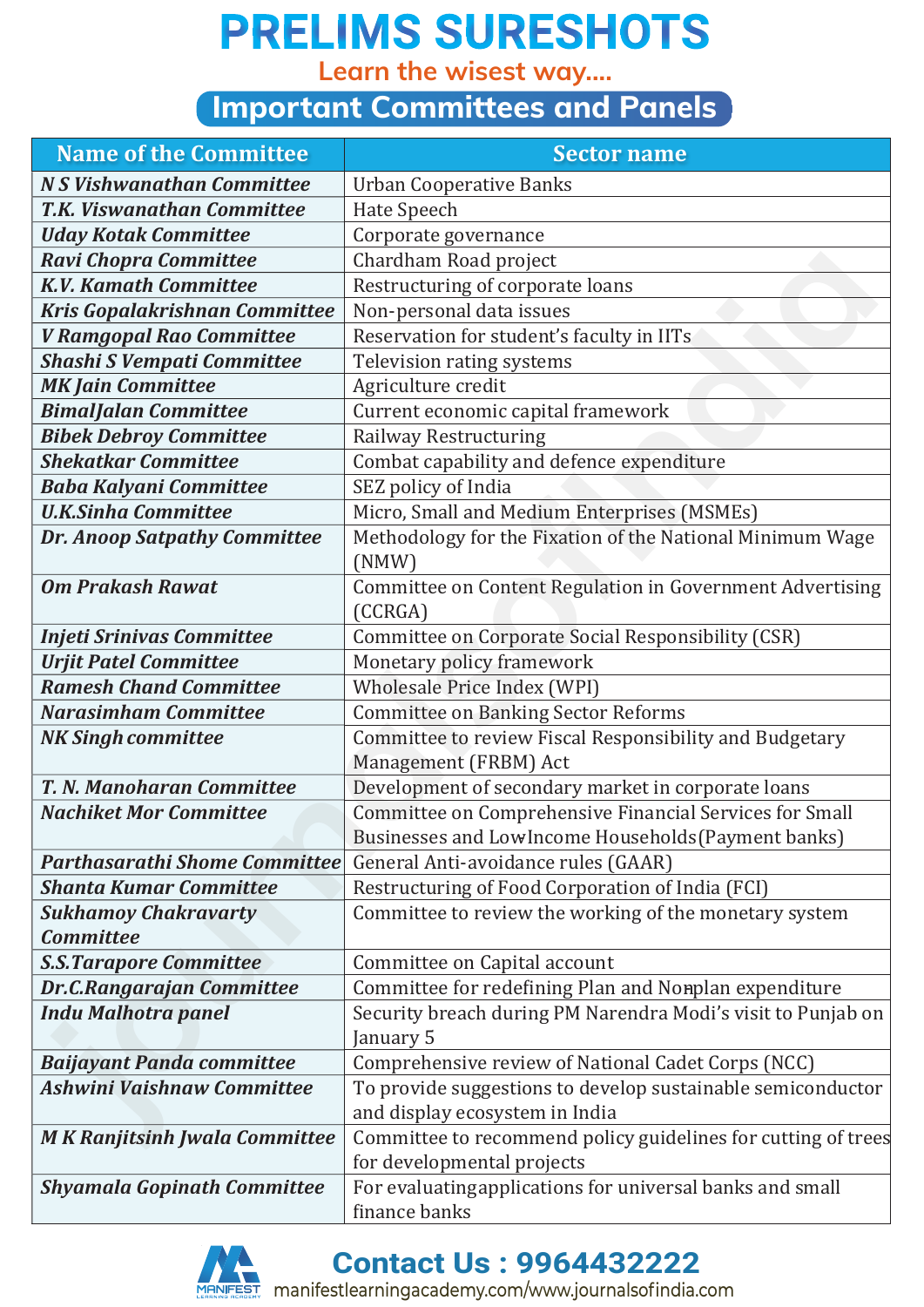**Learn the wisest way....**

### **Seas and Surrounding Countries**

| <b>Seas/Lakes</b> |                                                                                                                                                                                                                                                                                                                                                               | <b>Countries bordering them</b>                                                                                                                                                                        |
|-------------------|---------------------------------------------------------------------------------------------------------------------------------------------------------------------------------------------------------------------------------------------------------------------------------------------------------------------------------------------------------------|--------------------------------------------------------------------------------------------------------------------------------------------------------------------------------------------------------|
| 1.                | <b>Arabian Sea</b>                                                                                                                                                                                                                                                                                                                                            | India, Iran, Maldives, Oman, Pakistan, Somalia, Yemen                                                                                                                                                  |
| 2.                | <b>Mediterrane</b><br>an Sea                                                                                                                                                                                                                                                                                                                                  | Albania, Algeria, Bosnia and Herzegovina, Croatia, Cyprus, Egypt, France,<br>Greece, Israel, Italy, Lebanon, Libya, Malta, Monaco, Montenegro, Morocco,<br>Slovenia, Spain, Syria, Tunisia, and Turkey |
| 3.                | <b>Red Sea</b>                                                                                                                                                                                                                                                                                                                                                | Djibouti, Egypt, Eritrea, Saudi Arabia, Sudan, Yemen and Somaliland                                                                                                                                    |
| 4.                | <b>Caspian Sea</b>                                                                                                                                                                                                                                                                                                                                            | Russia, Iran, Azerbaijan, Kazakhstan and Turkmenistan                                                                                                                                                  |
| 5.                | <b>Black Sea</b>                                                                                                                                                                                                                                                                                                                                              | Bulgaria, Georgia, Romania, Russia, Turkey, Ukraine                                                                                                                                                    |
| 6.                | <b>Adriatic Sea</b>                                                                                                                                                                                                                                                                                                                                           | Albania, Montenegro, Bosnia and Herzegovina, Croatia, Slovenia and Italy                                                                                                                               |
| 7.                | <b>South China</b><br><b>Sea</b>                                                                                                                                                                                                                                                                                                                              | People's Republic of China, the Republic of China (Taiwan), Philippines,<br>Malaysia, Brunei, Indonesia, Singapore and Vietnam, Cambodia, Thailand                                                     |
| 8.                | <b>East China</b><br><b>Sea</b>                                                                                                                                                                                                                                                                                                                               | South Korea, Japan, Taiwan, China                                                                                                                                                                      |
| 9.                | <b>Aral Sea</b>                                                                                                                                                                                                                                                                                                                                               | Uzbekistan and Kazakhstan                                                                                                                                                                              |
|                   | 10. Kara Sea                                                                                                                                                                                                                                                                                                                                                  | Russia                                                                                                                                                                                                 |
|                   | 11. Caribbean<br>Antigua and Barbuda, Bahamas, Barbados, Belize, Colombia, Costa Rica,<br><b>Sea</b><br>Cuba, Dominica, Dominican Republic, United States, Grenada, Guatemala,<br>Guyana, Haiti, Honduras, Jamaica, Mexico, Nicaragua, Panama, St. Kitts and<br>Nevis, St. Lucia, St. Vincent and the Grenadines, Suriname, Trinidad and<br>Tobago, Venezuela |                                                                                                                                                                                                        |
|                   | 12. Baltic Sea                                                                                                                                                                                                                                                                                                                                                | Denmark, Germany, Poland, Lithuania, Latvia, Estonia, Russia, Finland and<br>Sweden                                                                                                                    |
|                   | 13. North Sea                                                                                                                                                                                                                                                                                                                                                 | England, Scotland, Norway, Sweden, Denmark, Germany, the Netherlands,<br><b>Belgium and France</b>                                                                                                     |
|                   | 14. Dead Sea<br>Israel, Jordan and West Bank                                                                                                                                                                                                                                                                                                                  |                                                                                                                                                                                                        |
|                   | 15. Aegean Sea<br>Greece, Turkey                                                                                                                                                                                                                                                                                                                              |                                                                                                                                                                                                        |
|                   | 16. Sargasso Sea<br>Instead of being bounded by land, it is defined by four ocean currents –<br>North Atlantic Current on the north, the Gulf Stream on the west, the North<br>Atlantic Equatorial Current on the south, the Canary Current on the east                                                                                                       |                                                                                                                                                                                                        |
|                   | 17. Tasman Sea                                                                                                                                                                                                                                                                                                                                                | Australia, New Zealand                                                                                                                                                                                 |
|                   | 18. Coral Sea                                                                                                                                                                                                                                                                                                                                                 | Australia, New Caledonia, Papua New Guinea, Solomon Islands, Vanuatu                                                                                                                                   |



**Contact Us : 9964432222**

manifestlearningacademy.com/www.journalsofindia.com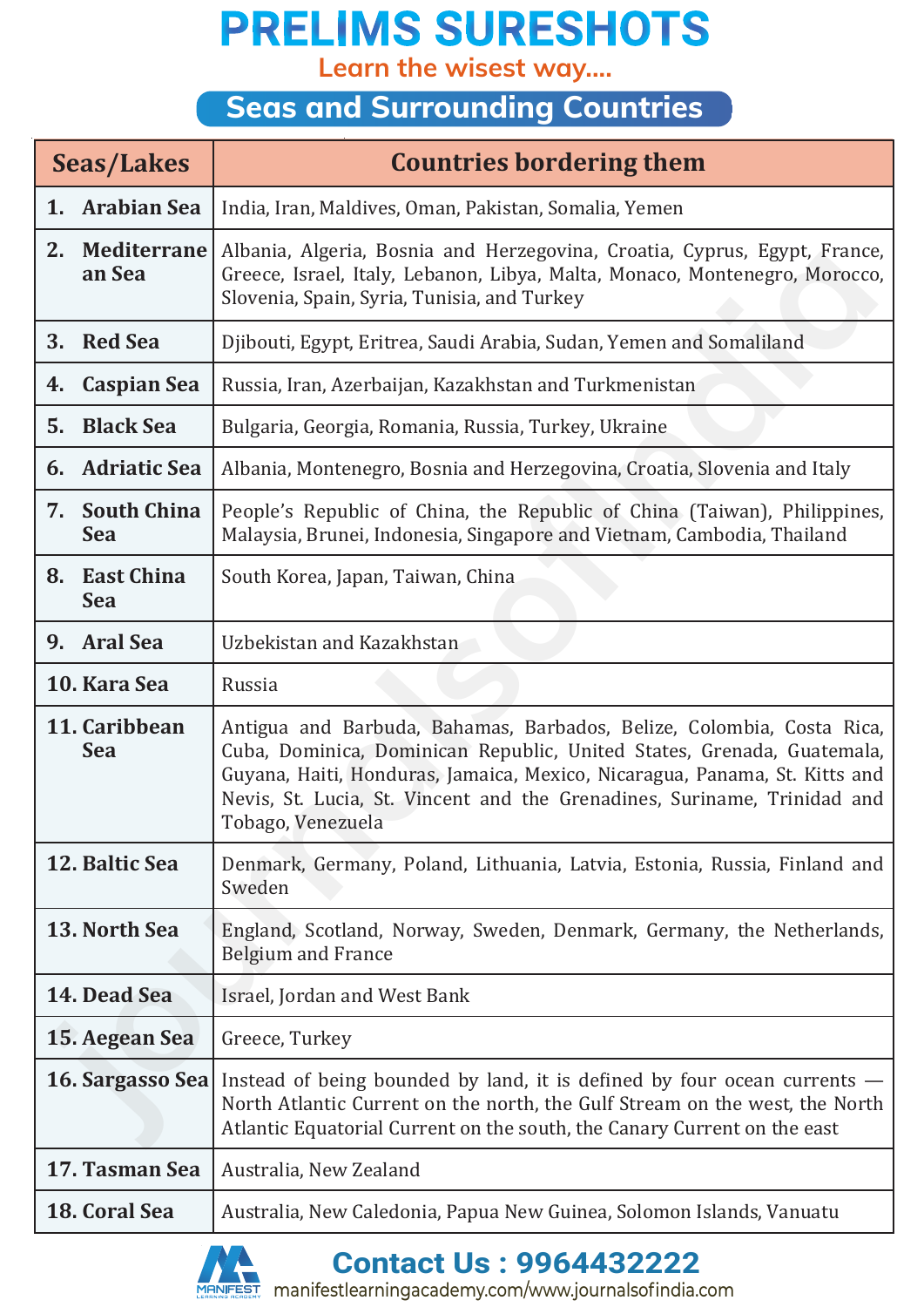**Learn the wisest way....**

### **Important Canals and Straits**

| <b>Canal/Strait</b>                                             | <b>Water bodies joined</b>                | <b>Land masses divided</b>                                   |
|-----------------------------------------------------------------|-------------------------------------------|--------------------------------------------------------------|
| <b>Suez Canal</b>                                               | Mediterranean and Red Sea                 | Runs through Egypt                                           |
| <b>Bering Strait</b>                                            | Arctic Ocean and East Pacific ocean       | Alaska and Russia (Siberia)                                  |
| <b>Palk Strait</b>                                              | Bay of Bengal and Gulf of Mannar          | India and Sri Lanka                                          |
| <b>Kiel Canal</b>                                               | North Sea and Baltic Sea                  | <b>Runs through Germany</b>                                  |
| <b>Strait of Gibraltar</b>                                      | Atlantic Ocean and Mediterranean Sea      | Spain and Morocco                                            |
| <b>Strait of Malacca</b>                                        | Pacific Ocean and Indian Ocean            | Malaysia and Sumatra                                         |
| <b>Cook Strait</b>                                              | Tasman Sea and South Pacific Ocean        | New Zealand                                                  |
| <b>Bosphorus Strait</b>                                         | Sea of Marmara and Black Sea              | <b>Europe and Asia</b>                                       |
| <b>English Channel</b><br>North Sea and Atlantic Oceans         |                                           | <b>England and France</b>                                    |
| St.George's<br><b>Channel</b>                                   | Irish Sea and Atlantic Ocean (Celtic Sea) | <b>Ireland and Wales</b>                                     |
| <b>Ten Degree</b><br><b>Channel</b>                             | Andaman Sea and Bay of Bengal             | Car Nicobar Islands and Little Andaman                       |
| <b>Eight Degree</b><br><b>Channel</b>                           | Arabian Sea                               | Maldives and Lakshadweep                                     |
| <b>Duncan Passage</b>                                           | Andaman Sea and Bay of Bengal             | Rutland Island (part of Great Andaman)<br>and Little Andaman |
| Panama <b>Gnal</b>                                              | Pacific Ocean and Atlantic Ocean          | Cuts across the Isthmus of Panama                            |
| <b>Yucatan Strait</b>                                           | Gulf of Mexico and the Caribbean Sea      | Mexico and Cuba                                              |
| <b>Mozambique</b><br><b>Channel</b>                             | Indian Ocean                              | Mozambique and Madagascar                                    |
| <b>Strait of Hormuz</b>                                         | Gulf of Oman and the Persian Gulf         | Iran and Oman                                                |
| <b>Babel-Mandeb</b>                                             | Gulf of Aden and the Red Sea              | Djibouti, Yemen, and Eritrea of the<br>Somali Peninsula      |
| <b>Sunda Strait</b><br>Java Sea and the Indian Ocean            |                                           | Java and Sumatra island of Indonesia                         |
| <b>Florida Strait</b><br>Gulf of Mexico and the Atlantic Ocean  |                                           | Cuba and the USA                                             |
| <b>Bass Strait</b><br>Great Australian Bight and the Tasman Sea |                                           | Tasmania and mainland Australia                              |
| <b>North Channel</b><br>Irish Sea and Atlantic Ocean            |                                           | <b>Ireland and Scotland</b>                                  |
| <b>Strait of Kerch</b><br>Sea of Azov and Black sea             |                                           | Crimea and Russia                                            |



**Contact Us : 9964432222**

manifestlearningacademy.com/www.journalsofindia.com